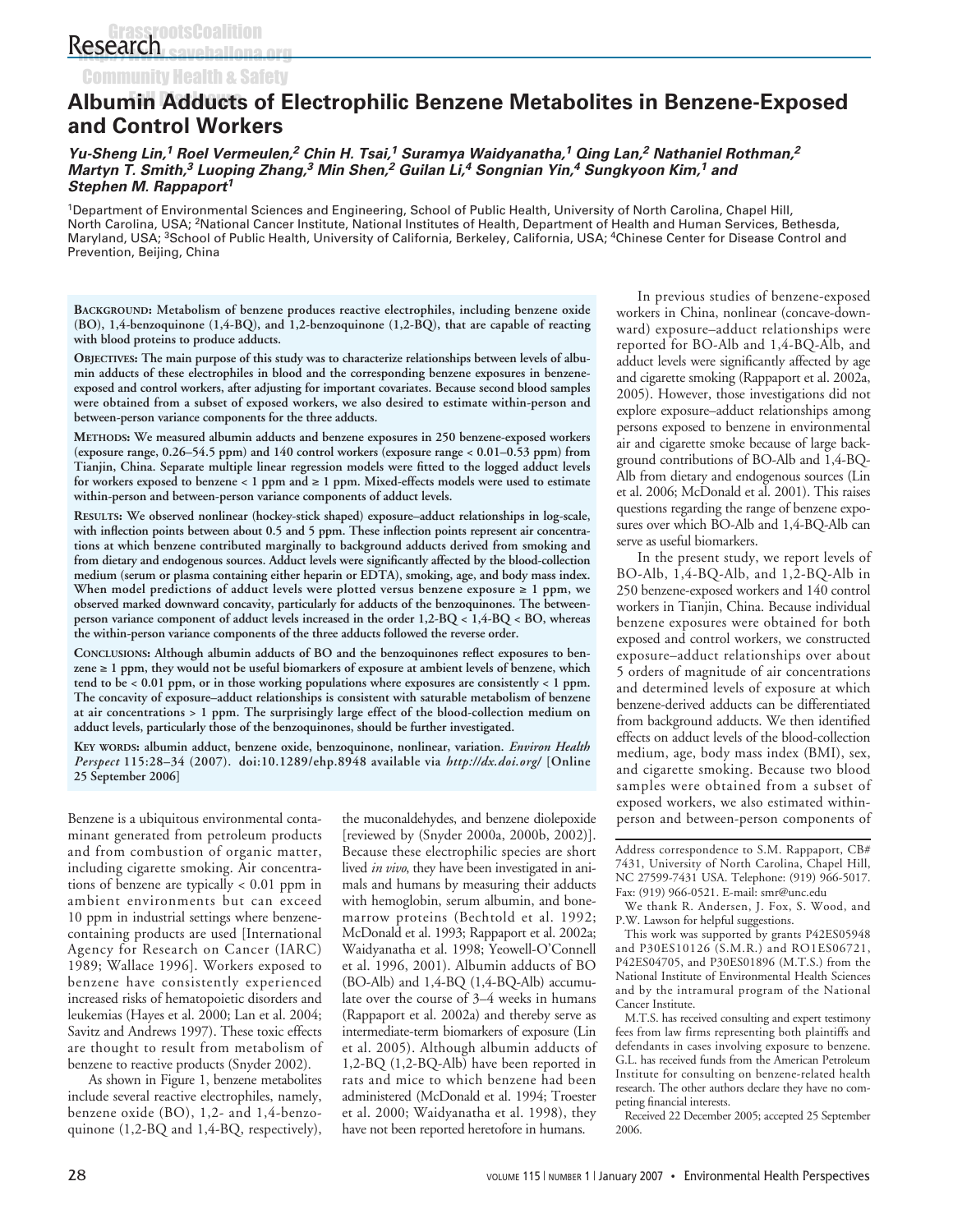# http://www.saveballona.org Community Health & Safety

variance for the three albumin adducts. Finally, we considered the concavity of the exposure–adduct relationships for workers exposed to  $\geq 1$  ppm.

#### **Materials and Methods**

*Recruitment of subjects.* This study was approved by the Institutional Review Boards of the National Cancer Institute, the Chinese Academy of Preventive Medicine, the University of North Carolina at Chapel Hill, and the University of California, Berkeley. Exposed workers (*n* = 250) were recruited from two shoe manufacturing factories in Tianjin, China, and sex- and age-matched control workers (*n* = 140) were recruited from neighboring clothes manufacturing factories. Written informed consent was obtained at the time of enrollment, and a standardized questionnaire was administered to gather demographic and lifestyle information including medical history, current smoking status, and alcohol consumption (Lan et al. 2004).

*Exposure assessment.* A detailed description of the exposure assessment was reported previously (Kim et al. 2006; Vermeulen et al. 2004). Briefly, occupational exposure to benzene, from the use of benzene-containing glues, was measured during each of 16 months over 2000–2001 with passive personal monitors (Organic Vapor Monitors; 3M, St. Paul, MN, USA) (Vermeulen et al. 2004). None of the workers used respirators. Because all benzene measurements among control workers were below the limit of detection (nominally 0.2 ppm), air levels were predicted for these subjects from postshift levels of urinary benzene (one to four measurements per person) (Kim et al. 2006). Air concentrations of benzene among exposed workers were estimated as geometric mean (GM) levels for all statistical analyses, using individual air measurements obtained within about 3 months of each blood sample (median: four measurements per person). The median interval between the first air measurement and blood collection was 90 days, and 90% of the intervals ranged between 54 and 103 days. For subjects with two blood specimens (*n* = 28), we used only data from the first sample for cross-sectional analyses.

*Measurement of albumin adducts.* All subjects provided a single venous blood sample during either 2000 or 2001, and 28 exposed subjects provided blood specimens in both years. Eighty percent of the assays were conducted with serum, 12% with plasma containing heparin, and 8% with plasma containing EDTA. (Adducts were measured in plasma samples only in cases where serum was unavailable because of amounts of serum required for other assays.) Serum (or plasma) was separated from red cells immediately after phlebotomy and stored at –80°C until analysis. Samples were identified by randomly assigned numbers. Information about exposure levels and demographic factors were released after all assays had been completed and results had been shared with collaborators.

Albumin was isolated from serum or plasma, dried to constant weight, and analyzed by derivatization and gas chromatographymass spectrometry, as described previously (Waidyanatha et al. 1998) with minor modifications. Briefly, to 5 mg albumin we added 5 μg  $[{}^{2}H_{4}]1, 4$ -BQ-Alb, 10 μg  $[{}^{2}H_{4}]1, 2$ -BQ-Alb, and 0.005 pmol [2H5]*S*-phenyl cysteine (internal standards). Samples were thoroughly dried and then reacted with trifluoroacetic anhydride and methanesulfonic acid to produce volatile fluorinated derivatives of the sulfur-bound adducts. Although the benzoquinones are capable of forming multi-*S*-substituted adducts and crosslinks, our assay only detected mono-*S*-substituted adducts. After concentrating the products under nitrogen, the residue was dissolved in hexane and then washed once with 0.1 M Tris buffer (pH 7.5) and twice with deionized water. The solution was concentrated under nitrogen to 200 μL and 1- or 2-μL aliquots were analyzed by gas chromatography-negative ion chemical ionization mass spectrometry in selected ion monitoring mode using an HP 5980 Series IIplus gas chromatograph, containing a DB-5 fused silica column (60 m, 0.25-mm i.d., 0.25 μM film thickness), and coupled to an HP 5989B MS engine (HP-Agilent, Santa Clara,

CA, USA). We monitored the following ions: *m/z* 333 for 1,2-BQ-Alb and 1,4-BQ-Alb, *m/z* 336 for  $[{}^{2}H_4]1,2$ -BQ-Alb and  $[{}^{2}H_4]$ -1,4-BQ-Alb, *m/z* 206 for BO-Alb, and *m/z* 211 for  $[^{2}H_{5}]$ BO-Alb. Quantification was based on peak areas relative to the corresponding isotopically labeled internal standards.

*Statistical analyses.* **Summary statistics and assay precision.** The precision of the adduct assays [expressed as a coefficient of variation (CV)] was determined from duplicate assays of 38 randomly selected albumin specimens that had been analyzed blind from the study population. The CV was estimated as

$$
\sqrt{\exp(s_{\varepsilon}^2)-1},
$$

where  $s_{\varepsilon}^2$  is the estimated error variance obtained from a one-way analysis of variance (ANOVA) of the log-transformed levels of each analyte. Chi-square statistics and ANOVA, or nonparametric Wilcoxon ranksum tests (if the distributions were skewed), were used to examine the distributions of albumin adducts and demographic factors, stratified by exposure status.

**Exposure–adduct relationships.** Before building final regression models, nonparametric generalized additive models with loess smoothers (Hastie and Tibshirani 1999) were applied to explore nonlinear relationships between levels of albumin adducts and benzene exposures, after adjusting for covariates with the convergence criteria recommended by



**Figure 1.** Pathways of benzene metabolism leading to reactive electrophilic species. CYP, cytochrome P450.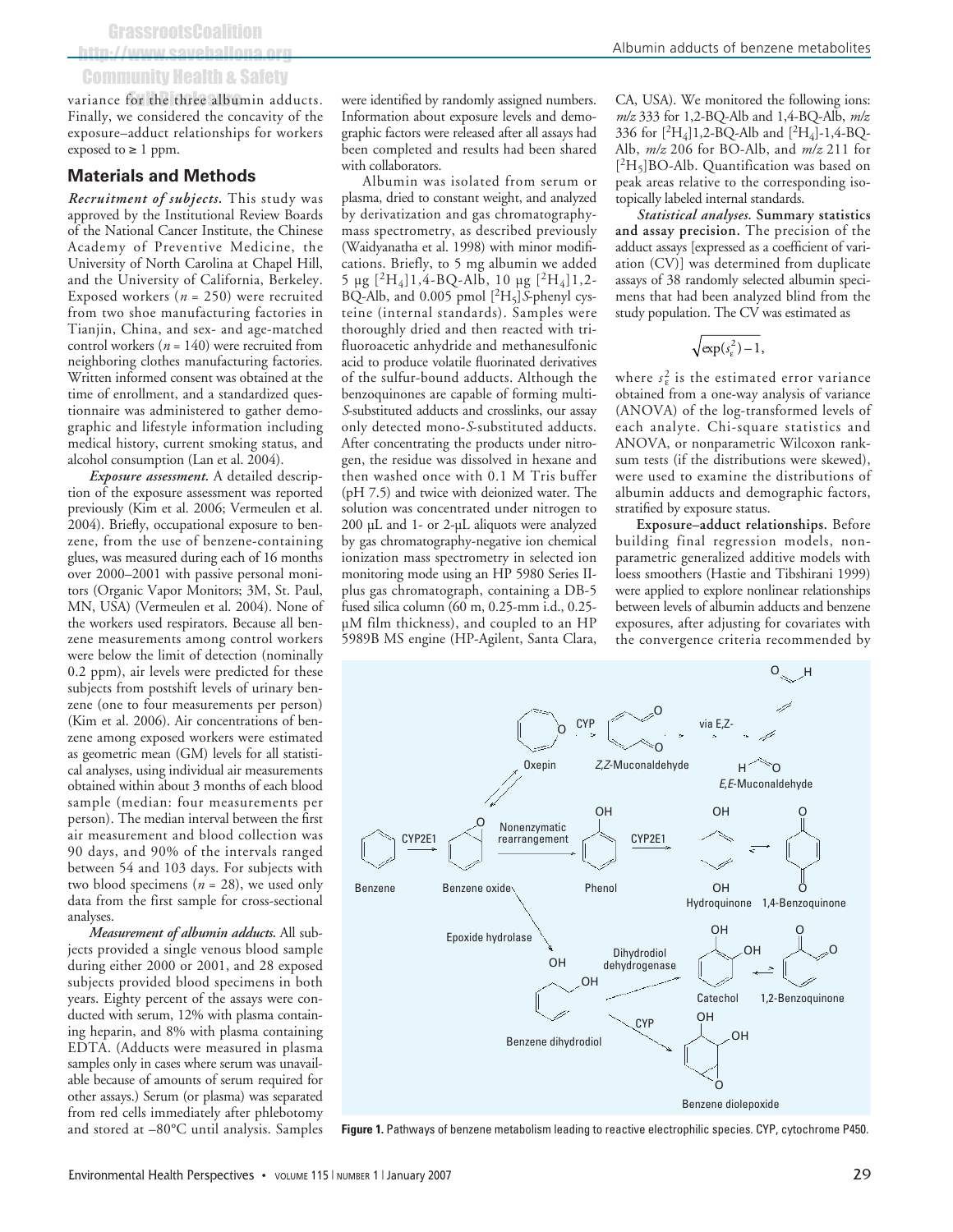# h et al:/www.saveballona.org Community Health & Safety

Dominici et al. (2002). Partial residual plots were also used to assess nonlinearity and to determine whether transformations of continuous covariates were needed. Because the distributions of adduct levels and benzene exposures were right-skewed and displayed nonuniform variances, we used natural logarithms of the observations for multiple linear regression models.

Segmented linear regression models were developed to investigate exposure–adduct relationships and covariate effects above and at or below a common exposure concentration for the three adducts. After considering various benzene concentrations between 0.1 and 3 ppm, we chose a value of 1 ppm because it maximized overall values of *R*<sup>2</sup> and minimized overall values of the Akaike information criterion (AIC) for models of the three adducts. We used residual plots to assess the fits of final models. Candidate covariates were selected based upon preliminary univariate analyses and findings from previous studies. The generalized extreme-Studentizeddeviation-many-outlier method (Rosner 1983) identified six outliers of 1,2-BQ-Alb among subjects exposed to < 1 ppm of benzene; these outliers were excluded from multiple regression models to ensure the accuracy and reliability of analyses.

**Estimation of between-person and within-person variance components for levels of albumin adducts.** Mixed-effects models, which account for the correlation between serial measurements on the same subjects, were used to estimate the between-person and within-person variance components for logged levels of BO-Alb, 1,2-BQ-Alb, or 1,4-BQ-Alb. Considering the blood-collection medium as a fixed effect, this model has the form

$$
Y_{hij} = \ln(X_{hij}) = \gamma_h + \beta_{hi} + \varepsilon_{hij},
$$
 [1]

where *Xhij* is the level of a specific albumin adduct for the *j*th observation  $(j = 1, 2)$  from the *i*th person  $(i = 1, ..., 28)$  with the *h*th blood-collection medium ( $h = 1, 2, 3$ ),  $Y_{hij}$  is the natural logarithm of *Xhij*, γ*<sup>h</sup>* is the fixed effect of the *h*th blood-collection medium, β*hi* is the random effect of the *i*th person with the *h*th blood-collection medium, and ε*hij* is the random-error effect of the *j*th observation from the *i*th person with the *h*th bloodcollection medium. The random effects β*hi*

**Table 1.** Summary statistics of population demographic characteristics [median (range) or n (%)].

|                               | Controls<br>$(n = 140)^a$          | $<$ 1 ppm<br>$(n=70)$ | 1 to $<$ 10 ppm<br>$(n = 149)$ | $\geq 10$ ppm<br>$(n=31)$ | $p$ -Value $b$ |
|-------------------------------|------------------------------------|-----------------------|--------------------------------|---------------------------|----------------|
| Age (years)                   | 28 (18-51)                         | 28 (19 - 46)          | $27(18 - 49)$                  | $36(21 - 52)$             | 0.02           |
| $BMI$ (kg/m <sup>2</sup> )    | $21.6(16.0 - 38.5)$                | 22.3 (15.4-30.1)      | 22.0 (15.4 - 32.3)             | $21.3(17.7 - 28.3)$       | 0.89           |
| Sex $[n(\%)]$                 |                                    |                       |                                |                           | 0.30           |
| Male                          | 52 (37)                            | 30(43)                | 45 (30)                        | 11(35)                    |                |
| Female                        | 88 (63)                            | 40 (57)               | 104 (70)                       | 20(65)                    |                |
| Current alcohol use $[n(\%)]$ |                                    |                       |                                |                           | 0.41           |
| Yes                           | 43 (31)                            | 20 (29)               | 35(23)                         | 11(35)                    |                |
| No.                           | 97(69)                             | 50(71)                | 114 (77)                       | 20(65)                    |                |
| Current smoker $[n(\%)]$      |                                    |                       |                                |                           | 0.19           |
| Yes                           | 39(28)                             | 17(24)                | 26(17)                         | 8(26)                     |                |
| No                            | 101 (72)                           | 53 (76)               | 123 (83)                       | 23(74)                    |                |
| Urinary benzene (µq/L)        | $0.120(0.007 - 10.1)$              | 7.89 (0.667-72.5)     | $23.8(0.50 - 1,400)$           | 359 (5.20-4.210)          | < 0.001        |
| Airborne benzene (ppm)        | $0.004$ (< 0.01-0.53) <sup>c</sup> | $0.46(0.26 - 1.00)$   | 2.07 (1.02-9.87)               | 19.1 (10.0-54.5)          | < 0.001        |

**<sup>a</sup>**One missing datum for urinary (airborne) benzene (n = 139), and two missing data for BMI (<sup>n</sup> = 138). **<sup>b</sup>**Wilcoxon rank-sum test or chi-square test between smokers and nonsmokers. **c**Estimated from urinary benzene concentrations.

and ε*hij* are assumed to be common to all blood-collection media, mutually independent, and normally distributed, with means of zero and variances of  $\sigma_{\rm B}^2$  and,  $\sigma_{\rm W}^2$  representing the between- and within-person variance components, respectively. We assumed a compound symmetric variance–covariance structure and used restricted maximum likelihood estimation. The estimates of  $\sigma_{\rm B}^2$  and  $\sigma_{\rm W}^2$ mood estimation. The estimates of  $\sigma_B^B$  and  $\sigma_{\rm W}^C$ <br>are designated as  $\hat{\sigma}_B^2$  and,  $\hat{\sigma}_{\rm W}^2$ , respectively. We used  $\hat{\sigma}_{B}^{2}$  and  $\hat{\sigma}_{W}^{2}$  to estimate the intraclass correlation coefficient

$$
\left[ \text{ICC} = \frac{\hat{\sigma}_{\text{B}}^2}{(\hat{\sigma}_{\text{B}}^2 + \hat{\sigma}_{\text{W}}^2)} \right]
$$

and the variance ratio  $\hat{\lambda} = \hat{\sigma}_{\text{W}}^2 / \hat{\sigma}_{\text{B}}^2$ . The intraclass correlation coefficient (ICC) represents the estimated correlation between the *j*th and *j´*th observations on the *i*th subject and is often used as an index of reliability of a set of measurements (larger is better). The estimated variance ratio  $\hat{\lambda}$  is a measure of the attenuation bias (smaller is better) when using a surrogate for true exposure (albumin adduct levels in this context) to predict an exposure–disease relationship (Lin et al. 2005). The SAS standard package for Windows version 8.2 (SAS Institute Inc., Cary, NC, USA) and S-PLUS 6.2 (Insightful Corp., Seattle, WA, USA) were used for statistical analyses, and the level of significance of all tests was 0.05.

#### **Results**

*Assay precision and summary statistics.* The CVs of the assays of the three albumin adducts were 0.358, 0.129, and 0.061 for BO-Alb, 1,2-BQ-Alb, and 1,4-BQ-Alb, respectively.

The distributions of population characteristics and exposure categories are summarized in Table 1. The following median values of individual GM air concentrations of benzene were estimated within 3 months of phlebotomy: 0.004 ppm for control workers (predicted from levels of urinary benzene,

| <b>Table 2.</b> Albumin adducts of benzene stratified by exposure category and blood-collection medium [median (range; n)]. |  |  |  |
|-----------------------------------------------------------------------------------------------------------------------------|--|--|--|
|-----------------------------------------------------------------------------------------------------------------------------|--|--|--|

|                                                   | Controls <sup>a</sup>                                                                                    | $<$ 1 ppm                                                                                                             | 1 to $< 10$ ppm <sup>b</sup>                                                                         | $\geq 10$ ppm                                                                     |
|---------------------------------------------------|----------------------------------------------------------------------------------------------------------|-----------------------------------------------------------------------------------------------------------------------|------------------------------------------------------------------------------------------------------|-----------------------------------------------------------------------------------|
| BO-Alb (pmol/g)                                   |                                                                                                          |                                                                                                                       |                                                                                                      |                                                                                   |
| Plasma EDTA<br>Plasma heparin<br>Serum<br>p-Value | 100 (70.9–155; $n = 11$ )<br>$99.4(57.4-241; n=19)$<br>152 (66.3–486: $n = 109$ )<br>< 0.001             | 172 (109–208; $n = 10$ )<br>208 (208–208; $n = 1$ ) <sup>b</sup><br>163 (54.4–573; $n = 59$ )<br>0.61                 | $188(134-261; n=9)$<br>$350(106 - 698; n = 10)$<br>$165(68.8-917; n = 129)$<br>0.04                  | $-c$<br>528 (121-3,060; $n = 19$ )<br>838 (307-3,920; $n = 12$ )<br>0.24          |
| (pmol/g) 2-BQ-Alb.                                |                                                                                                          |                                                                                                                       |                                                                                                      |                                                                                   |
| Plasma EDTA<br>Plasma heparin<br>Serum<br>p-Value | $1,240(859-1,810; n = 11)$<br>204 (72.2-737; $n = 19$ )<br>$125(71.3 - 2.480; n = 109)$<br>< 0.001       | $1,670(1,230-2,360; n = 10)$<br>169 (169–169; $n = 1$ ) <sup>d</sup><br>106 (69.4-397; $n = 59$ )<br>< 0.001          | $1,030(530-1,460; n=9)$<br>206 (100-394; $n = 10$ )<br>110 (66.4–1.280: $n = 129$ )<br>< 0.001       | $-c$<br>222 (147-539; $n = 19$ )<br>204 (98.9-1,420; $n = 12$ )<br>0.94           |
| (pmol/g) 4-BQ-Alb.                                |                                                                                                          |                                                                                                                       |                                                                                                      |                                                                                   |
| Plasma EDTA<br>Plasma heparin<br>Serum<br>p-Value | 7,080 (5,450-18,600; $n = 10$ )<br>$1,520(466-3,210; n = 19)$<br>$1,340(420-12,600; n = 109)$<br>< 0.001 | 6,990 (5,520-9,640; $n = 10$ )<br>5,590 (5,590–5,590; $n = 1$ ) <sup>d</sup><br>$1,710(905-5,270; n = 59)$<br>< 0.001 | $7,030(4,530-30,100; n=9)$<br>$3,990(1,870-6,520; n = 10)$<br>$2,100(953-6,100; n = 129)$<br>< 0.001 | $-c$<br>6,020 $(2,310-13,300; n = 19)$<br>5,900 (1,020-11,300; $n = 12$ )<br>0.63 |

Nonparametric Kruskal-Wallis tests were used to compare adduct levels among three blood-collection media within each exposure category.<br>ªOne missing datum for BO-Alb and 1,2-BQ-Alb (*n* = 139), and two missing data for 1,4 **<sup>d</sup>**Excluded from the analysis because there was only one observation.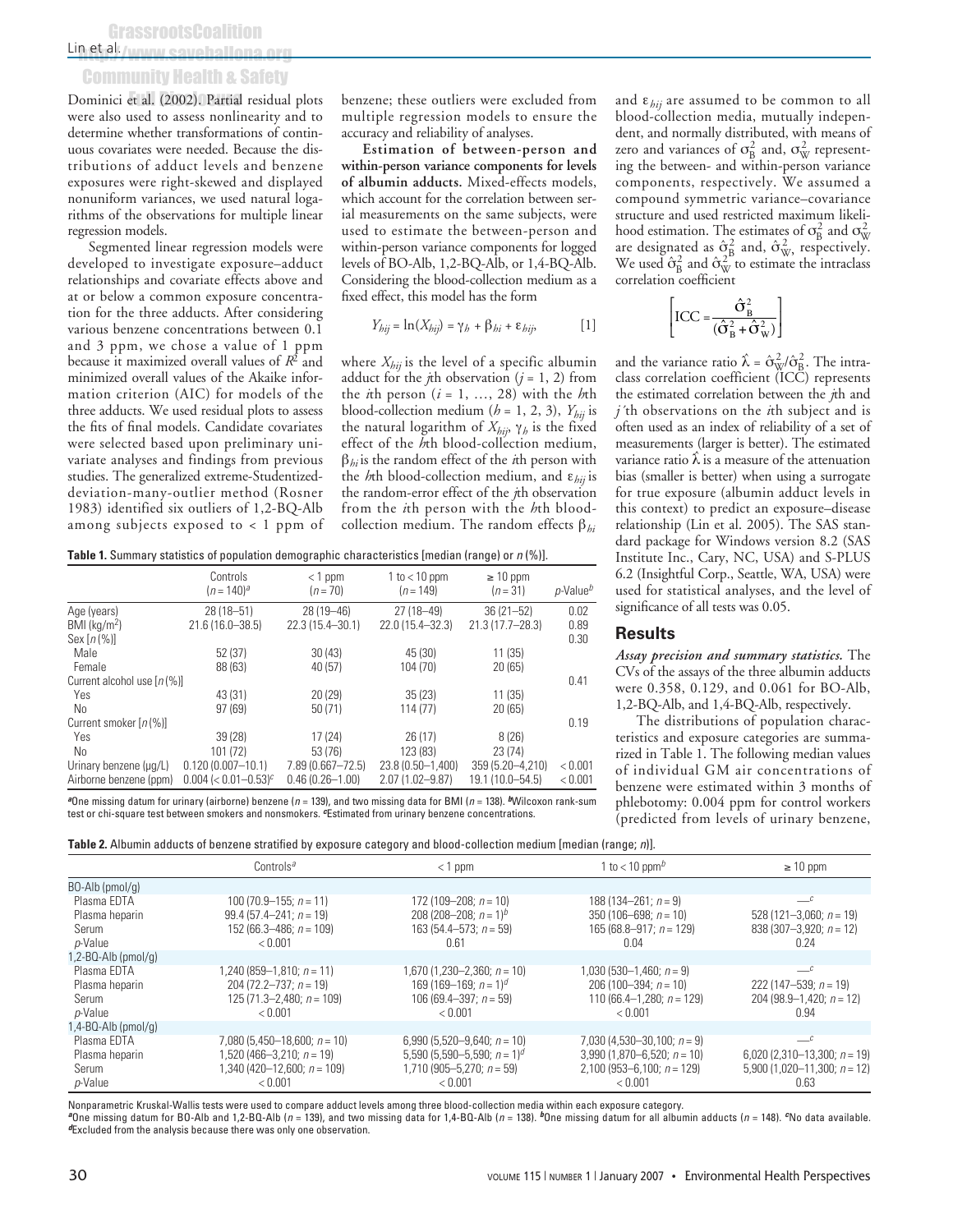# http://www.saveballona.org Community Health & Safety

 $n = 140$ ), 0.460 ppm for workers exposed to < 1 ppm benzene (*n* = 70), 2.07 ppm for workers exposed to 1 to < 10 ppm benzene (*n* = 149), and 19.1 ppm for workers exposed to ≥ 10 ppm benzene (*n* = 31). Differences were generally small in the distributions of BMI, sex, and alcohol use across exposure categories.

Table 2 shows the distributions of albumin adducts stratified by blood-collection medium and exposure category. The effect of the blood-collection medium was striking, particularly for 1,2-BQ-Alb and 1,4-BQ-Alb, with adduct levels decreasing in the order plasma EDTA >> plasma heparin > serum. Although the effect of the blood-collection

medium was smaller for BO-Alb, significant differences in BO-Alb levels were nonetheless observed between collection media in two of the four exposure categories.

*Exposure–adduct relationships.* Figure 2 shows log-scale scatter plots with loess trends for albumin adducts in relation to benzene exposure, after adjustment for blood-collection medium, age, BMI, and smoking status. Interestingly, all three adducts displayed nonlinear (hockey-stick–shaped) exposure–adduct relationships with inflection points in those exposed to benzene at approximately 0.5–5 ppm. The curves shown at benzene concentrations < 1 ppm represent the rather small contributions of benzene-derived adducts to



**Figure 2.** Levels of BO-Alb (A), 1,2-BQ-Alb (B), and 1,4-BQ-Alb (C) at increasing air concentrations of benzene, after adjusting for blood-collection medium, age, BMI, and cigarette smoking. Dashed lines indicate a loess smooth function of benzene exposure derived from a generalized additive model, with adjustment for blood-collection medium, age, BMI, and cigarette smoking. In (B), note the six outliers, which were excluded from multiple regression analyses.

adducts arising from unknown dietary and endogenous sources. Above 1 ppm, the contributions of benzene exposure to albumin adducts become apparent.

Given the nonlinear relationships between adduct levels and benzene exposure shown in Figure 2, we fit separate linear models of adducts levels for subjects exposed to < 1 ppm and ≥ 1 ppm. These models are summarized in Tables 3–5 for BO-Alb, 1,2-BQ-Alb, and 1,4-BQ-Alb, respectively. To compare among adducts, we retained smoking status, age, and BMI in final models even if they were not statistically significant. Six outliers of 1,2-BQ-Alb among individuals exposed to < 1 ppm (shown in Figure 2B), were excluded from multivariate regression analyses based on the generalized extreme-Studentized-deviation-many-outlier method (Rosner 1983).

Results of multivariate models showed that benzene exposure was a much stronger predictor of adduct levels among workers exposed to  $\geq$  1 ppm; indeed, only 1,4-BQ-Alb was significantly associated with benzene exposure < 1 ppm (regression coefficient β = 0.030,  $p = 0.010$ ; Table 5). Among workers exposed to  $≥ 1$  ppm benzene, the regression coefficient of (logged) benzene exposure was much greater for BO-Alb (β = 0.668) than for 1,2-BQ-Alb  $(β = 0.393)$  or 1,4-BQ-Alb  $(β = 0.391)$ .

As expected from summary analyses shown in Table 2, the blood-collection medium was an important predictor of levels of albumin adducts, particularly for 1,2-BQ-Alb and 1,4-BQ-Alb, where plasma collected in EDTA showed much higher adduct levels than serum ( $p < 0.001$ ). In contrast, the effect of the blood-collection medium was small for BO-Alb, where it was significant only among workers exposed to < 1 ppm benzene. Due to the large effects of the blood-collection medium, parallel multiple regression models were performed with albumin adducts determined in serum only (*n* = 300). These analyses produced final models that were essentially the same as those shown in Tables 3–5 (data not shown).

Effects of other covariates differed among the albumin adducts and between exposure categories. For BO-Alb (Table 4), smokers exposed to  $\geq 1$  ppm benzene had marginally higher adduct levels than nonsmokers  $(p = 0.048)$ , after adjustment for other covariates. The effects of cigarette smoking were much more pronounced for adducts of the benzoquinones in both low (< 1 ppm: *p* = 0.024 for 1,2-BQ-Alb and *p* < 0.001 for 1,4-BQ-Alb) and high (≥ 1 ppm: *p* = 0.007 for 1,2-BQ-Alb and  $p = 0.003$  for 1,4-BQ-Alb) exposure categories (Tables 4, 5). Age and BMI tended to be negatively associated with the levels of all three albumin adducts (Table 3–5). However, the effect of age was significant only for 1,2-BQ-Alb among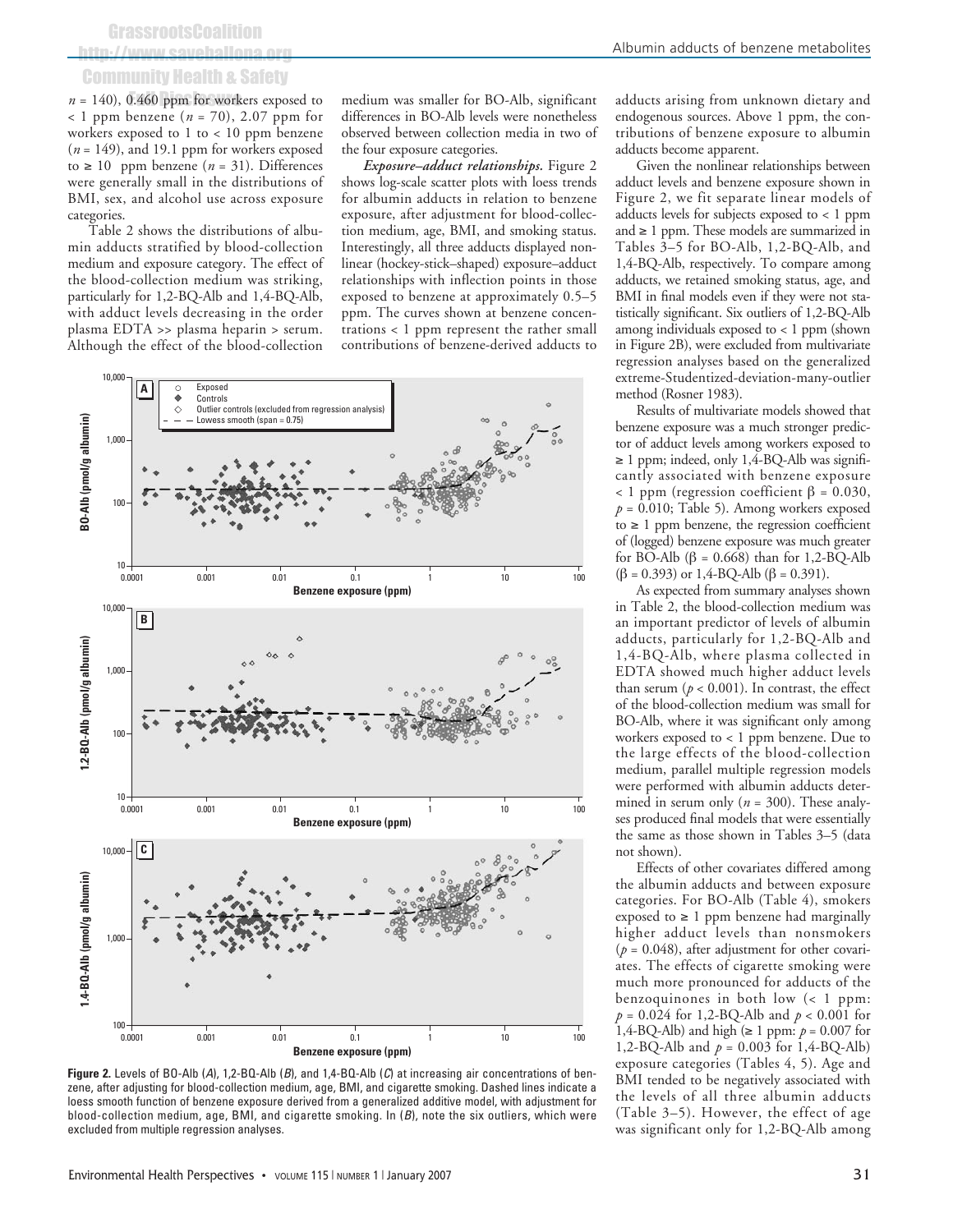### Community Health & Safety

low-exposed subjects ( $p = 0.018$ ) and was marginally significant for 1,4-BQ-Alb among highexposed subjects ( $p = 0.078$ ); the effect of BMI was significant only for 1,4-BQ-Alb for subjects exposed to ≥ 1 ppm benzene ( $p = 0.014$ ).

Estimated between-person and withinperson variance components, ICCs, and variance ratios are shown in Table 6, based on application of Equation 1 to adduct levels from 28 exposed workers with two blood

Table 3. Multivariate linear regression models for BO-Alb.<sup>a,b</sup>

|                            |                 | $<$ 1 ppm ( <i>n</i> = 206) <sup>c</sup> |                 | ≥ 1 ppm $(n = 179)^c$ |  |
|----------------------------|-----------------|------------------------------------------|-----------------|-----------------------|--|
|                            | $\beta$ (SE)    | p-Value                                  | $\beta$ (SE)    | p-Value               |  |
| Intercept                  | 5.18(0.220)     | < 0.001                                  | 5.21(0.316)     | < 0.001               |  |
| Benzene (ppm) <sup>a</sup> | 0.002(0.013)    | 0.884                                    | 0.668(0.052)    | < 0.001               |  |
| Blood-collection medium    |                 | < 0.001                                  |                 | 0.149                 |  |
| Plasma EDTA                | $-0.246(0.110)$ | 0.027                                    | 0.133(0.187)    | 0.478                 |  |
| Plasma heparin             | $-0.407(0.114)$ | < 0.001                                  | $-0.250(0.138)$ | 0.071                 |  |
| Serum                      | Reference       |                                          | Reference       |                       |  |
| Age (years)                | 0.002(0.004)    | 0.611                                    | $-0.003(0.005)$ | 0.538                 |  |
| $BMI$ (kg/m <sup>2</sup> ) | $-0.007(0.010)$ | 0.470                                    | $-0.020(0.013)$ | 0.128                 |  |
| Smoke cigarettes           | 0.016(0.076)    | 0.834                                    | 0.209(0.105)    | 0.048                 |  |
| $R^2$ (adjusted $R^2$ )    | 0.08(0.05)      |                                          | 0.57(0.56)      |                       |  |

**<sup>a</sup>**Log-transformed. **<sup>b</sup>**For the sake of comparison, nonsignificant covariates were also retained in the model. **c**Because of missing adduct determinations, four observations were excluded from the group exposed to < 1 ppm benzene and one observation was excluded from the group exposed to  $\geq 1$ ppm.

Table 4. Multivariate linear regression models for 1,2-BQ-Alb.<sup>a,b</sup>

|                            | $<$ 1 ppm $(n = 200)^c$ |         | ≥ 1 ppm $(n = 179)^c$ |         |
|----------------------------|-------------------------|---------|-----------------------|---------|
|                            | $\beta$ (SE)            | p-Value | $\beta$ (SE)          | p-Value |
| Intercept                  | 5.18(0.181)             | < 0.001 | 4.31 (0.318)          | < 0.001 |
| Benzene (ppm) <sup>a</sup> | $-0.001(0.010)$         | 0.889   | 0.393(0.052)          | < 0.001 |
| Blood-collection media     |                         | < 0.001 |                       | < 0.001 |
| Plasma EDTA                | 2.41(0.088)             | < 0.001 | 2.14 (0.188)          | < 0.001 |
| Plasma heparin             | 0.405(0.091)            | < 0.001 | $-0.162(0.139)$       | 0.244   |
| Serum                      | Reference               |         | Reference             |         |
| Age (years)                | $-0.008(0.003)$         | 0.018   | 0.000(0.005)          | 0.999   |
| BMI (kq/m <sup>2</sup> )   | $-0.007(0.008)$         | 0.368   | 0.007(0.013)          | 0.607   |
| Smoke cigarettes           | 0.139(0.061)            | 0.024   | 0.286(0.105)          | 0.007   |
| $R^2$ (adjusted $R^2$ )    | 0.81(0.80)              |         | 0.52(0.50)            |         |

**<sup>a</sup>**Log-transformed. **<sup>b</sup>**For the sake of comparison, nonsignificant covariates were also retained in the model. **c**Because of missing adduct determinations, four observations were excluded from the group exposed to < 1 ppm benzene and one observation was excluded from the group exposed to ≥ 1ppm. Six outliers were excluded from the group exposed to < 1 ppm.

#### **Table 5.** Multivariate linear regression models for 1,4-BQ-Alb.<sup>a,b</sup>

|                            | < 1 ppm $(n = 205)^c$ |         | ≥ 1 ppm $(n = 179)^{c}$ |         |
|----------------------------|-----------------------|---------|-------------------------|---------|
|                            | $\beta$ (SE)          | p-Value | $\beta$ (SE)            | p-Value |
| Intercept                  | 7.78 (0.196)          | < 0.001 | 8.07(0.245)             | < 0.001 |
| Benzene (ppm) <sup>a</sup> | 0.030(0.011)          | 0.010   | 0.391(0.040)            | < 0.001 |
| Blood-collection media     |                       | < 0.001 |                         | < 0.001 |
| Plasma EDTA                | 1.55(0.100)           | < 0.001 | 1.32(0.145)             | < 0.001 |
| Plasma heparin             | $-0.052(0.101)$       | 0.608   | 0.230(0.107)            | 0.033   |
| Serum                      | Reference             |         | Reference               |         |
| Age (years)                | $-0.005(0.004)$       | 0.144   | $-0.008(0.004)$         | 0.078   |
| $BMI$ (kg/m <sup>2</sup> ) | $-0.013(0.008)$       | 0.134   | $-0.025(0.010)$         | 0.014   |
| Smoke cigarettes           | 0.456(0.068)          | < 0.001 | 0.242(0.081)            | 0.003   |
| $R^2$ (adjusted $R^2$ )    | 0.62(0.61)            |         | 0.60(0.59)              |         |

**<sup>a</sup>**Log-transformed. **<sup>b</sup>**For the sake of comparison, nonsignificant covariates were also retained in the model. **c**Because of missing adduct determinations, five observations were excluded from the group exposed to < 1 ppm benzene and one observation was excluded from the group exposed to ≥ 1 ppm.

Table 6. Estimated variance components of (log-transformed) levels of albumin adducts.<sup>a</sup>

|                                                                                                                     | BO-Alb | $1,2-BQ-Alb$ | 1,4-BQ-Alb |
|---------------------------------------------------------------------------------------------------------------------|--------|--------------|------------|
| Between-person variance $(\hat{\sigma}_{\text{B}}^2)$                                                               | 1.59   | 0.044        | 0.521      |
| Within-person variance $(\hat{\sigma}_{W}^{2})$                                                                     | 0.175  | 0.503        | 0.319      |
| $\text{ICC} = \left(\frac{\hat{\sigma}_{\text{B}}^2}{\hat{\sigma}_{\text{B}}^2 + \hat{\sigma}_{\text{W}}^2}\right)$ | 0.901  | 0.080        | 0.620      |
| $\hat{\lambda} = \left(\frac{\sigma_{W}^{2}}{\hat{\sigma}_{B}^{2}}\right)$                                          | 0.110  | 11.4         | 0.612      |

**<sup>a</sup>**Based on a subgroup of 28 benzene-exposed workers; adjusted for blood-collection medium.

specimens (median benzene concentration = 1.47 ppm; range: 0.353–42.9 ppm). The estimated between-person variance component  $(\hat{\sigma}_{B}^{2})$  increased in the following order: 1,2-BQ-Alb (0.044) < 1,4-BQ-Alb (0.521) < BO-Alb (1.59), whereas the estimated within-person variance component  $\hat{\sigma}_{\text{W}}^2$ increased in the opposite order: BO-Alb (0.175) < 1,4-BQ-Alb (0.319) < 1,2-BQ-Alb (0.503). The values of the ICCs were 0.901, 0.080, and 0.620 for BO-Alb, 1,2-BQ-Alb, and 1,4-BQ-Alb, respectively, and the estimated variance ratios  $(\hat{\lambda})$  were 0.110, 11.4, and 0.612, respectively (Table 6).

#### **Discussion**

In this study of 390 Chinese workers, we observed that benzene exposures were associated with increased production of albumin adducts of BO, 1,4-BQ and 1,2-BQ. These findings confirm earlier associations between levels of BO-Alb and 1,4-BQ-Alb and benzene exposures in two other populations of Chinese workers (Rappaport et al. 2002a; Yeowell-O'Connell et al. 2001) and show that levels of 1,2-BQ-Alb, which had not been reported heretofore in humans, were also associated with benzene exposure at ≥ 1 ppm.

The shapes of exposure–adduct relationships in persons exposed to low levels of benzene from environmental air have not been reported previously. In the present study, we modeled adduct concentrations over about 5 orders of magnitude of benzene exposures (range, < 0.01–54.5 ppm), using benzene concentrations that had been predicted for control subjects from measurements of urinary benzene (Kim et al. 2006). The results, shown in Figure 2, point to hockey-stick-shaped relationships in log-scale between each of the three adducts and benzene exposure. The inflection points, which ranged from 0.5 to 5 ppm, represent air concentrations at which benzene contributed marginally to the pools of background adducts. Based on the curves in Figure 2, it appears that 1,4-BQ-Alb was the most responsive to benzene exposure, with an inflection point of about 0.5 ppm, followed by BO-Alb  $(-1-3$  ppm) and  $1,2-BQ-Alb$ (~ 5 ppm). Interestingly, the inflection points for 1,4-BQ-Alb and 1,2-BQ-Alb are comparable to those observed for urinary levels of hydroquinone and catechol (their respective precursors) in this same population of workers (Kim et al. 2006).

Our results also indicate that none of the three albumin adducts would be useful biomarkers of benzene exposure in ambient populations, where air concentrations rarely exceed 0.1 ppm, or in working populations where exposures are consistently maintained at < 1 ppm. Indeed, among workers exposed to air concentrations < 1 ppm, only 1,4-BQ-Alb showed a significant effect of benzene exposure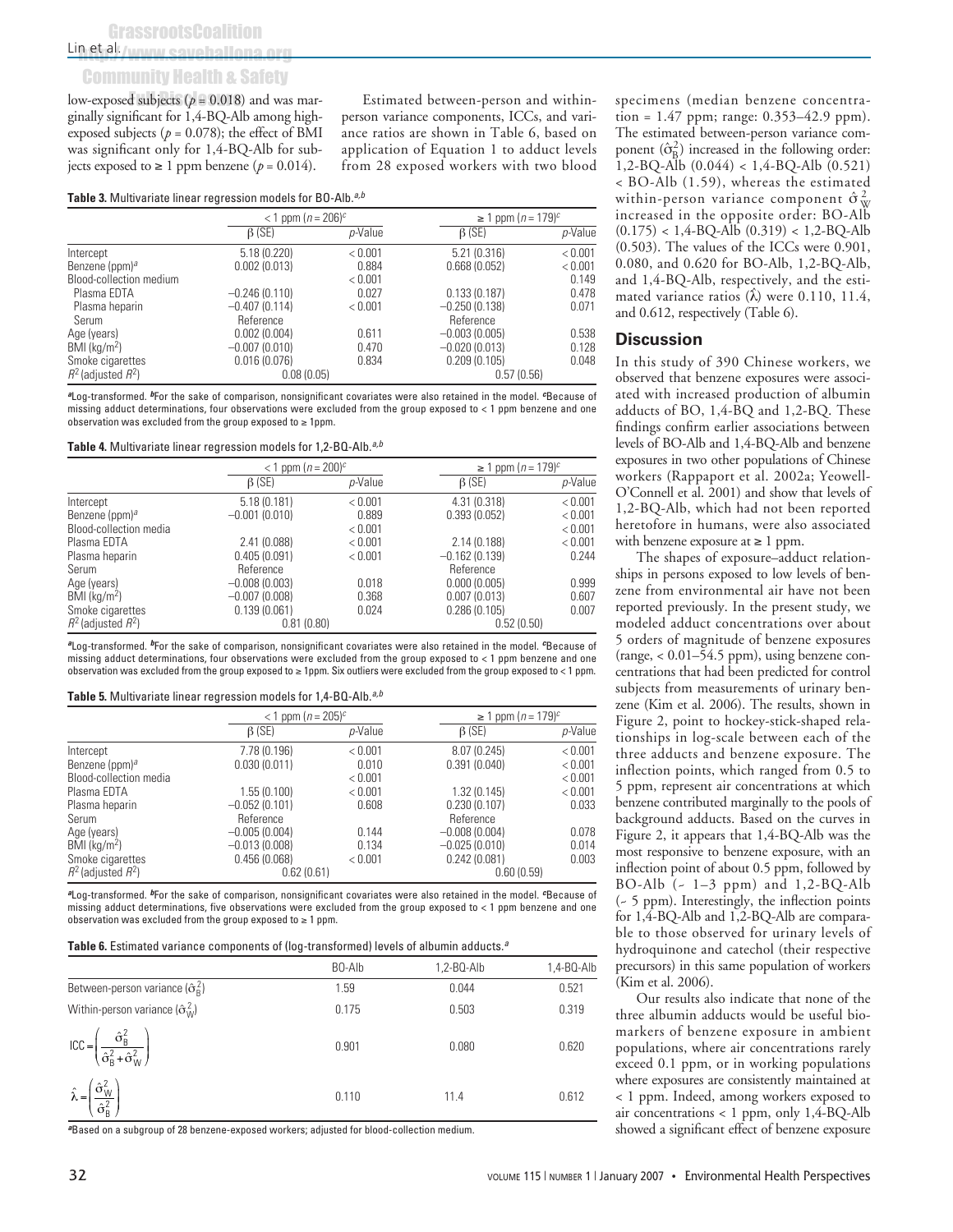# http://www.saveballona.org Community Health & Safety

(Figure 2, Table 5), and this reflects exposures between 0.1 and 1 ppm. When we fit the same regression model to levels of 1,4-BQ-Alb for workers exposed to  $\leq 0.1$  ppm benzene, the coefficient (± SE) for benzene exposure decreased from 0.030 (± 0.011) to 0.002  $(\pm 0.032)$ , with no hint of statistical significance  $(p = 0.940)$ .

Because all exposure–adduct relationships were reasonably modeled by simple linear models (in log-scale) > 1 ppm (Figure 2), we fit separate multiple regression models to workers exposed to benzene either < 1 ppm or ≥ 1 ppm. This allowed us to compare effects of benzene exposure on adduct production after adjusting for the blood-collection medium, age, BMI, and smoking (Tables 3–5). For workers exposed to benzene  $\geq 1$  ppm, the log-scale regression coefficients for benzene exposure and their upper 95% confidence limits (UCL) were all < 1 [i.e., BO-Alb:  $β = 0.668$  (UCL = 0.770); 1,2-BQ-Alb:  $β = 0.393$  (UCL = 0.495); and 1,4-BQ-Alb:  $β = 0.391$  (UCL = 0.469)]. This indicates that the natural-scale relationships between adduct levels and benzene exposures were concave downward in all cases, as observed previously for BO-Alb and 1,4-BQ-Alb (Rappaport et al. 2002a, 2002b). Furthermore, the magnitude of each adjusted coefficient for benzene exposure in Tables 3–5 indicates the degree of concavity of the respective exposure– adduct relationship in natural scale; that is, the smaller the log-scale coefficient, the greater the concavity in natural scale. This is illustrated in Figure 3, which shows predicted natural-scale relationships corresponding to the coefficients estimated from the multiple linear regression models. These curves represent adduct levels in serum of nonsmoking workers of average age and average BMI with GM benzene exposures of  $\geq 1$  ppm. The relationships for the two benzoquinone adducts show greater concavity than that of BO-Alb. If these concavedownward relationships are the result of saturable metabolism of benzene, as suggested previously in studies of animals (Medinsky et al. 1989; Sabourin et al. 1988) and of humans (Rappaport et al. 2002a, 2002b), then our results indicate that the saturable effects are greater for metabolism to the benzoquinones than for metabolism to BO (Figure 1).

We found that levels of 1,2-BQ-Alb and 1,4-BQ-Alb were much higher in plasma containing EDTA than in either serum or plasma containing heparin (Table 2). While we do not know the underlying reason for this result, it probably explains the large difference in 1,4-BQ-Alb levels, which had been observed previously in two studies of benzeneexposed workers (Rappaport et al. 2005). In those studies, plasma containing EDTA contained much higher levels of 1,4-BQ-Alb than plasma containing citrate, and the difference

disappeared when adduct levels were adjusted for concurrent controls. Because EDTA is a well-known chelating agent, it is worth speculating that chelation of iron would stabilize benzoquinone adducts, possibly by inhibiting Fenton chemistry. Additional work should be conducted to determine why the bloodcollection medium would have such a large effect upon levels of albumin adducts of the benzoquinones.

Regarding effects of smoking, age, and BMI, results of multiple regression models varied among the three types of adducts and between exposure categories (Tables 3–5). Among subjects exposed to benzene  $\geq 1$  ppm, smoking was positively associated with levels of BO-Alb (β = 0.209), 1,2-BQ-Alb (β = 0.286), and 1,4-BQ-Alb (β = 0.242), indicating that GM adduct levels were between 23% (i.e.,  $e^{0.209}$ ) and 33% (i.e.,  $e^{0.286}$ ) higher in smokers than in nonsmokers. For subjects exposed to < 1 ppm of benzene, smokers had 15% more 1,2-BQ-Alb (β = 0.139) and 58% more 1,4-BQ-Alb (β = 0.456) than nonsmokers, whereas levels of BO-Alb were virtually unaffected by smoking ( $\beta$  = 0.016). These results point to the likely contributions of hydroquinone and catechol (precursors of 1,4-BQ and 1,2-BQ, respectively) in cigarette smoke (Kim et al. 2006).

Adducts of the benzoquinones decreased with age at about 0.8%/year of life for 1,2-BQ-Alb in low-exposed workers ( $\beta$  = –0.008) and 1,4-BQ-Alb in high-exposed workers (β =



**Figure 3.** Predicted natural-scale relationships between levels of BO-Alb (A), 1,2-BQ-Alb (B), and 1,4-BQ-Alb (C). Data points represent adduct levels derived from serum from nonsmoking subjects of average weight and BMI, with benzene exposure of ≥ 1 ppm; curves show adduct levels predicted from multivariate linear